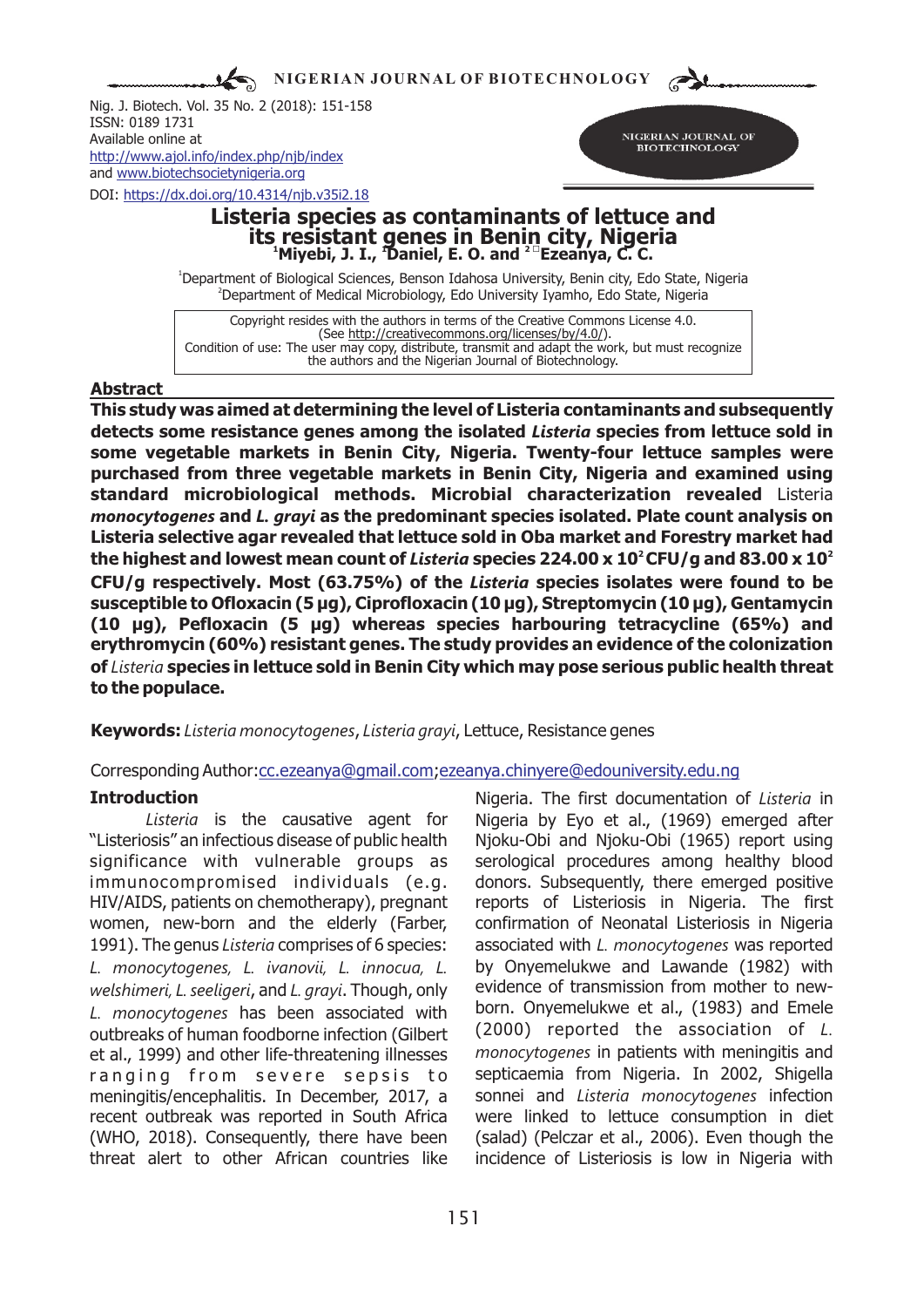disparity in the prevalence (Mawak et al., 2008 **Materials and Methods** and Ajayeoba et al., 2016), very high mortality *Sample collection*  rate ranging from 20% to 30% have been<br>reported from other parts of the world (Mead et three vegetable markets namely: Airport road reported from other parts of the world (Mead et three vegetable markets namely: Airport road<br>al., 1999). Although the main route of market, Forestry market and Oba Market in transmission is via consumption of contaminated Benin City, Edo State, Nigeria. Eight samples food, other route such as mother to foetus were collected from each market site for 4 weeks transmission via placenta has been previously within the month of November 2015. Collected<br>samples were collected in labelled sterile sample

The intake of lettuce is increasing in bags and transported in ice pack to the several urban cities in Nigeria. Fresh lettuce is Microbiology Laboratory. Benson Idahosa several urban cities in Nigeria. Fresh lettuce is Microbiology Laboratory, Benson Idahosa<br>widely applied in dietary preparations like salads University for analysis. A total of 24 lettuce widely applied in dietary preparations like salads University for analysis. A total of 24 lettuce<br>or sandwiches. Studies have shown that their samples were collected throughout the sampling plant tissue are internalised by some bacterial period. pathogens (Farber, 1991). Pondei and Ogbonna (2004) reported the isolation of Listeria from *Identification and Serotyping of Listeria species* vegetables and irrigation water in Jos, Nigeria.<br>
Solation and Identification of isolates<br>
Studies on food pathogens transmitted via fresh<br>
was done by cultural morphological and Studies on food pathogens transmitted via fresh was done by cultural, morphological and vegetables have reported the involvement of piochemical test. Distinct colonies were picked vegetables have reported the involvement of biochemical test. Distinct colonies were picked<br>Gram-negative bacterial pathogens such as from incubated plates and pure cultures were Gram-negative bacterial pathogens such as from incubated plates and pure cultures were<br>Escherichia coli and Salmonella, Consequently, made following sub-culturing prior, to there are few studies exploring the involvement biochemical test. of Listeria in contaminating fresh vegetables Serotyping was done using commercially such as lettuce in Benin City, Nigeria. With prepared Listeria antiseria with Oxoid Listeria<br>evidence of the surfaces of raw vegetables Test Kit (Oxoid United Kingdom). A drop of evidence of the surfaces of raw vegetables Test Kit (Oxoid, United Kingdom). A drop of<br>contaminated with a range of microbes due to saline was placed on a well of the reaction card contaminated with a range of microbes due to saline was placed on a well of the reaction card,<br>microbial population of the environment, mode safter which a distinct colony from the Listeria microbial population of the environment, mode after which a distinct colony from the Listeria<br>of handling, time and condition of storage selective agar plate was collected using a sterile of handling, time and condition of storage selective agar plate was collected using a sterile<br>(Pelczar et al., 2006), it is therefore paramount to wire loon and emulsified in the drop. A drop of (Pelczar et al., 2006), it is therefore paramount to wire loop and emulsified in the drop. A drop of examine the microbial load of bacterial the est latex was added to the suspension and examine the microbial load of bacterial the test latex was added to the suspension and pathogens.

Antimicrobial resistance is currently the agglutination.<br>greatest challenge worldwide. It decreases the *Principles*: Po greatest challenge worldwide. It decreases the *Principles:* Polyvalent antisera are prepared effectiveness of drugs that decrease morbidity against purified flagellin proteins from *Listeria*<br>and mortality associated with serious and life *monocytogenes* (antigens A, B and C) and threatening infections and thus, compromising<br>human health (Collignon et al., 2009). Food<br>containing listeria grayi (antigen E) are used to coat latex<br>containing health (Collignon et al., 2009). Food<br>particles. When mixed bacteria can be a major threat to public health, containing Listeria species, the latex particles bacteria species backer in a major threat to public health, containing a steria species, the clumps. The as the antibiotic resistance determinants can be  $\frac{1}{2}$  and  $\frac{1}{2}$  determinants of transferred to other bacteria of human clinical  $\frac{1}{2}$  oxoid Listeria Test Kit detects all motile strains of transferred to other significance. Detection of resistance genes molecularly remains a mainstay however, there exist paucity in information on resistance genes *Enumeration of Listeria species* among *Listeria*-contaminated lettuce in Benin homogenized lettuce samples was made using City, Nigeria.

determining the microbial contaminants of diluted and were plated on Listeria selective agar<br>distaria species isolated from lettuce in vegetable (Oxoid, United Kingdom) using spread plate (Oxoid, United Kingdom) using spread plate *Listeria* species isolated from lettuce in vegetable markets in Benin City, Nigeria and their resistance genes using standard techniques. 37° C. Discrete Listeria colonies on each

market, Forestry market and Oba Market in were collected from each market site for 4 weeks reported (Emele, 2000).<br>The intake of lettuce is increasing in shads and transported in ice pack to the samples were collected throughout the sampling

made following sub-culturing prior to

rocked for up to 2mins and examined for

Ten-fold serial dilution of each Therefore, this study is aimed at  $1\%$  of sterile peptone water. This was serially Therefore, this study is aimed at  $1\%$  of sterile peptone water. This was serially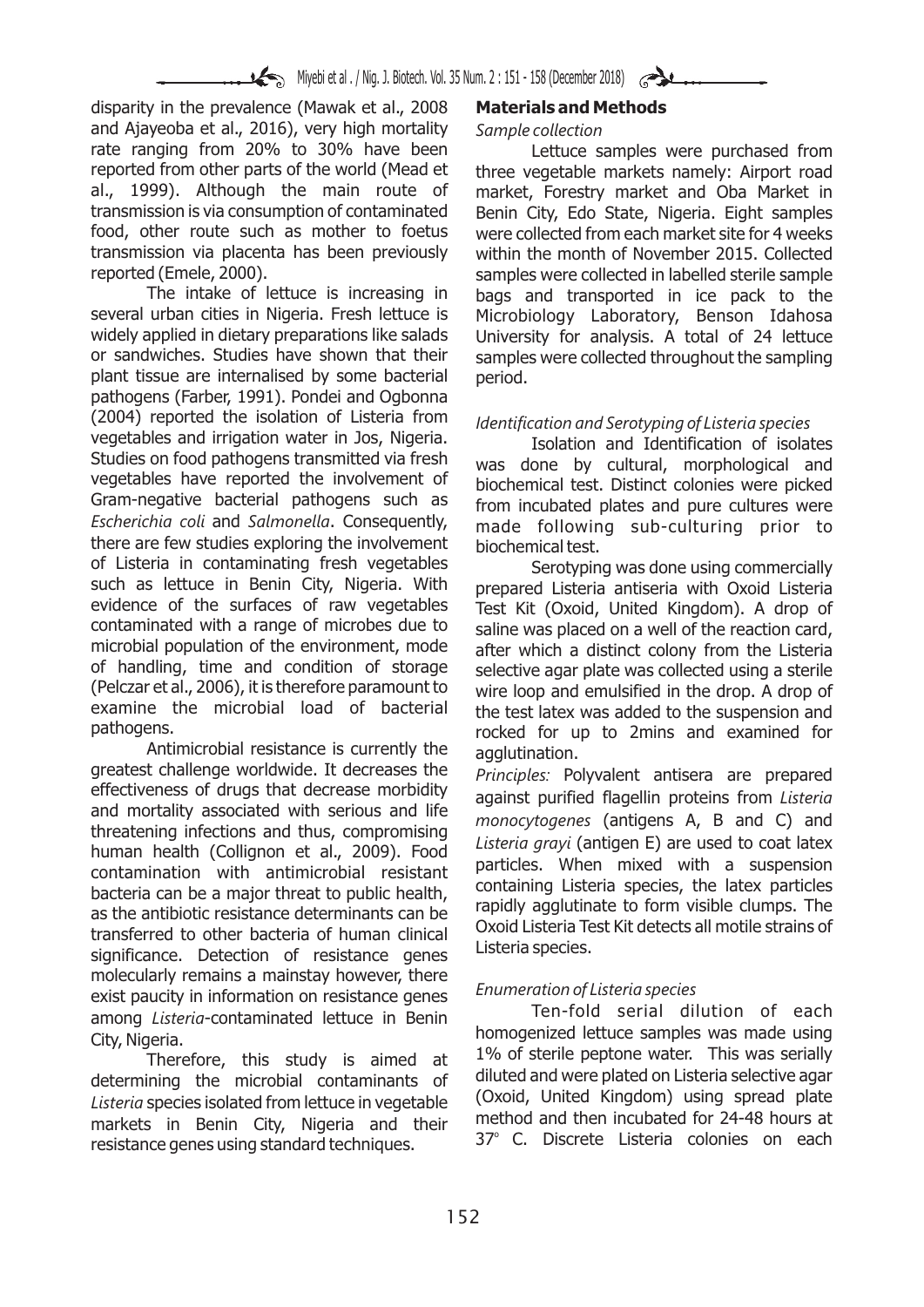plate were counted and sub cultured onto freshly prepared agar plates after which pure cultures of the isolates were streaked onto tryptone soy agar.

### *Antibiotics susceptibility test*

Antibiotics susceptibility test was performed on Listeria colonies by using the disc diffusion method as described by National Committee for Clinical Laboratory Standards (NCCLS, 2004). Antibiotics used include: Amoxycillin (AMX) 25µg, Ofloxacin (OFL) 5µg, , Streptomycin (STR) 10µg, Chloramphenicol (CHL) 30µg, Ceftriaxone (CEF) 30µg, published primers (Akortha and Egbule, 2008) Gentamycin (GEN) 10µg, Pefloxacin (PEF) 5µg, Ciprofloxacin (CPX) 10µg, Erythromycin (ERY) 5µg-15µg.

The disc were transferred aseptically and placed unto Muller Hinton plates with a sterile forceps and then incubated at 37 $^{\circ}$ C for 24hours. Resistance was recorded when there were no clear zones of inhibition around the respective disc and sensitivity was recorded when there Polymerase chain reaction products were<br>was presence of inhibition. Separated in 1.5% agarose gel which was

*Extraction of DNA and detection of resistant* 

### *genes*

Genomic DNA of Listeria isolates were extracted after the bacteria was grown in tryptone soy agar for 24hours. The Listeria cells were harvested using 200µl nuclease free water after which it was subjected to denaturation by heating at 100°C for 10minutes then the supernatant containing the DNA was collected by centrifugation at 13,000x g for 1minute.

separated in 1.5% agarose gel which was stained with ethidium bromide. Polymerase chain reaction (PCR) products on gel were Genes coding for erythromycin resistance (EryB), daptomycin resistance (Mpr F), and tetracycline resistance (Tet M and Tet A) was carried out using PCR with the already and reaction outline listed in Table 1. The reaction mixture contained Inqaba PCR PreMix (Inqaba, South Africa) containing Tag DNA polymerase, dNTP, and MgCl<sub>2</sub>. The reaction mixture was prepared in sterile 0.2 ml PCR tubes with 25 µl reaction volumes (12.5 µl PreMix, 8.5 µl nuclease free water, 0.5 µl forward primer, 0.5 µl reverse primer and 3.0 µl template DNA).

| Primer                       | Sequence $(31-51)$                                         | Reaction                                                           |
|------------------------------|------------------------------------------------------------|--------------------------------------------------------------------|
| tetM forward                 | GTRAYGAACTTTACCGAATC                                       | 25 µl reaction volumes:                                            |
| tetM reverse                 | ATCGYAGAAGCGGRTCAC                                         | Initial denaturation: 94 °C for 4 mins                             |
| tetA forward                 | <b>TTGGCATTCTGCATTCACTC</b>                                | $31$ cycles of:                                                    |
| tetA reverse                 | GTATAGCTTGCCGGAAGTCG                                       | Denaturation: 94 °C for 45 seconds                                 |
| $em(B)$ -F                   | GAAAAGGTACTCAACCAAATA                                      | Annealing: $55^{\circ}$ C and 60 $^{\circ}$ C for 1 min            |
| $em(B)$ -R                   | AGTAACGGTACTTAAATTGTTTAC                                   | (Tet MErmB and Tet A/Mpr F)                                        |
| mprF forward<br>mprF reverse | <b>TGCGGGTGGTCTTTACTTCC</b><br><b>CGCGAGCAAGTGTGTTGAAA</b> | Extension: 68 °C for 1 minute<br>Final extension: 68 °C for 8 mins |

# **Table 1:** Primers and PCR reaction outline

lettuce vegetables sold in Benin City is shown in *Listeria* species isolated in this study include: Table 2. Among the three market locations *Listeria monocytogenes* (90%) and *Listeria gravi*  sampled, Oba market had the highest microbial (10%). Biochemical characterization revealed

**Results** contaminated lettuce of *Listeria* species followed The results of *Listeria* species in some by Airport road market and Forestry market.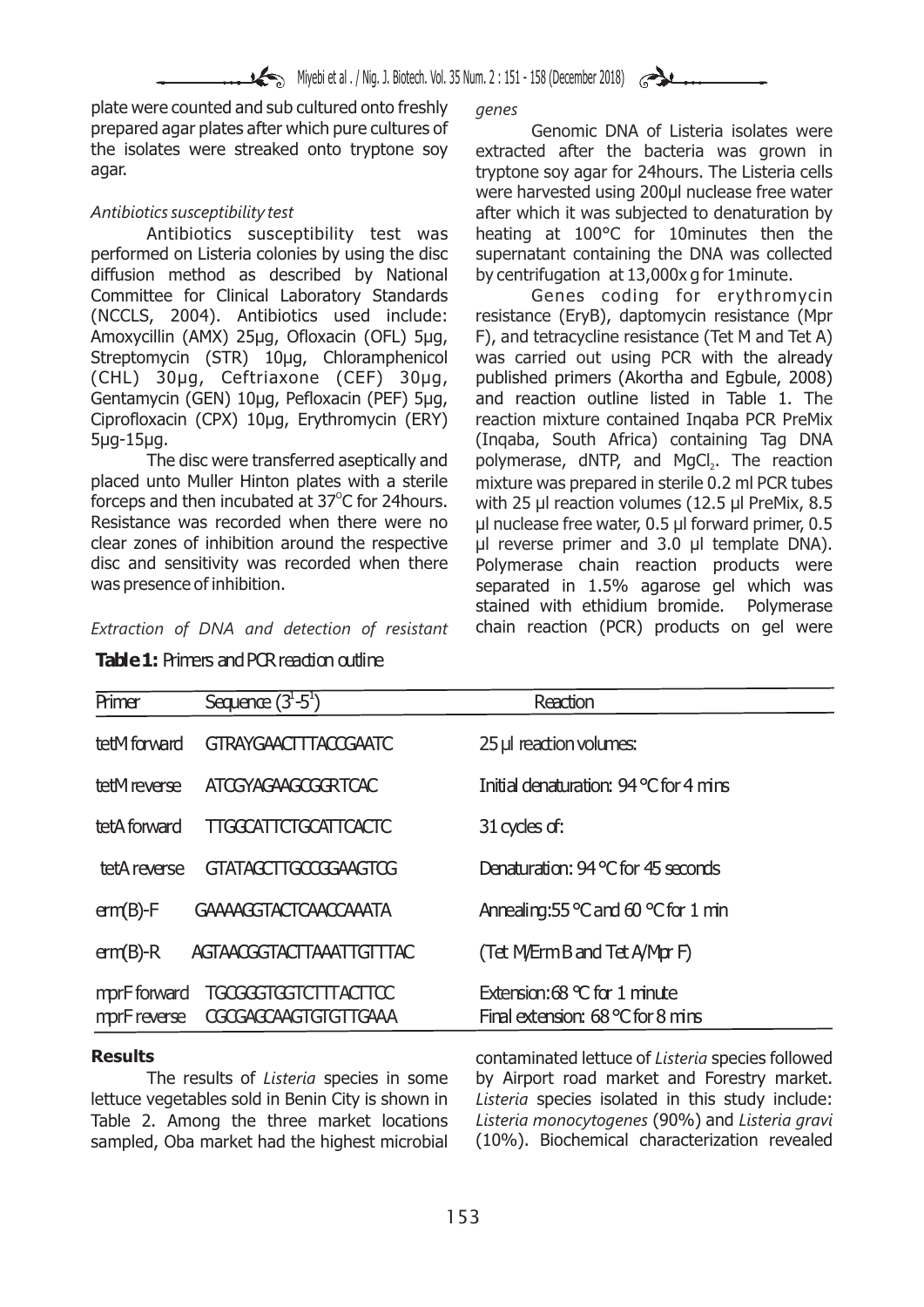the speciation of *Listeria: L. monocytogenes* (18) 20mm). The isolates demonstrated a high and *L. aravi* (2). All the Listeria species isolated percentage resistance (45%-100%) to and *L. grayi* (2). All the Listeria species isolated percentage resistance (45%-100%) to were Gram positive rods, catalase positive, Amoxycillin, Chloramphenicol, Ceftri<br>Amoxycilin, Chloramphenicol, Ceftria<br>Rositive with Listeria antisera test kit, produced Erythromycin and Tetracycline [Figure 1]. Erythromycin and Tetracycline [Figure 1]. positive with *Listeria antisera* test kit, produced acid with fructose, glucose and xylose. All acid with fructose, glucose and xylose. All acid Molecular study using polymerase chain acid with fructose, generalises pogetive reaction (PCR) showed the occurrence of Listeria species were coagulase negative,<br>
oxidase negative while some produce acid with<br>
mannose and few were positive to OBIS mono<br>
test kit. Table 3 shows Antibiotic sensitivity<br>
pattern of Listeria species isolated fro Majority of the isolates were resistant to<br>Amoxycillin, Chloramphenicol, Ceftriaxone, were positive for Erythromycin resistant gene<br>Fig. thromagnetics between specifical (ErmB) and 2 species representing 10% were Erythromycin and Tetracycline but were sensitive<br>to Ofloxacin (12mm-20mm) and Ciprofloxacin<br>(13mm-25mm), Streptomycin (7mm-13mm),<br>Gentamycin (8mm-15mm), Perfloxacin (12mm-<br>Gentamycin (8mm-15mm), Perfloxacin (12mm-

| Table 2: Listeria counts from lettuce purchased from the different Vegetable Markets |
|--------------------------------------------------------------------------------------|
|--------------------------------------------------------------------------------------|

|              |            | Listerial Mean Count (dfu/g) |                     |  |
|--------------|------------|------------------------------|---------------------|--|
| S/N          | Location   | Highest                      | Lowest              |  |
|              | OМ         | $224.00 \times 10^2$         | $13.33 \times 10^2$ |  |
|              | <b>ARM</b> | $86.66 \times 10^{2}$        | $0.50 \times 10^2$  |  |
|              | FM         | $83,00 \times 10^2$          | $16.33 \times 10^2$ |  |
| ----<br>$ -$ | .          | .                            |                     |  |

Key: OM=Oba market; ARM=Airport road market; FM=Forestry market

|                            | Number of Listeria species isolated |                     |                  |
|----------------------------|-------------------------------------|---------------------|------------------|
| Antibiotics $(\mu q)$      | Sensitive                           | <b>Intermediate</b> | <b>Resistant</b> |
| Amoxycillin $(25 \mu g)$   |                                     |                     | 20               |
| Ofloxadn $(5 \mu g)$       | 16                                  |                     |                  |
| Streptomycin $(10 \mu g)$  |                                     |                     |                  |
| Chloramphenicol (30 µg)    |                                     |                     |                  |
| Ceftriaxone $(30 \mu g)$   |                                     |                     | 20               |
| Gentamycin $(10 \mu g)$    | כו                                  |                     |                  |
| Perfloxacin (5 µg)         | 12                                  |                     |                  |
| $Gprflox$ adn $(10 \mu q)$ | 16                                  |                     |                  |
| Erythromycin $(15 \mu g)$  | h                                   |                     | 14               |
| Erythromycin (5 µg)        |                                     |                     | 18               |
| Tetracycline $(30 \mu g)$  |                                     |                     |                  |

|  | Table 3: Antibiotic susceptibility pattern of Listeria species isolated from lettuce |  |  |  |
|--|--------------------------------------------------------------------------------------|--|--|--|
|--|--------------------------------------------------------------------------------------|--|--|--|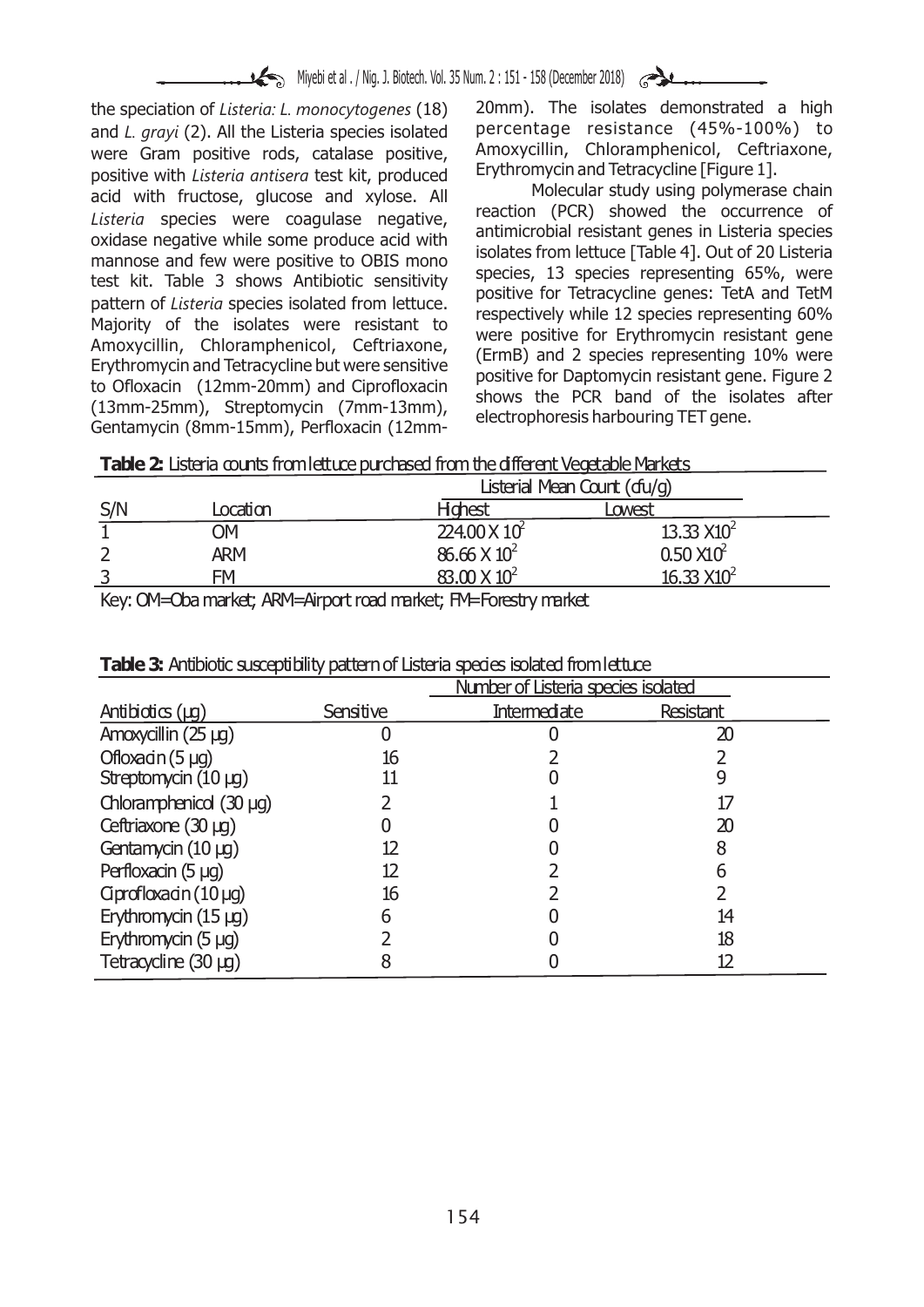

**Figure 1:** Percentage antibiotic resistance of *Listeria* species isolated from lettuce KEY: Amoxycillin (AMX), Ofloxacin (OFL), Streptomycin (STR), Chloramphenicol (CHL), Ceftriazone (CEF), Gentamycin (GEN), Pefloxacin (PEF), Ciprofloxacin (CPX), Erythromycin (ERY 15-5µg), Tetracycline (TET)



**Figure 2:** Polymerase chain reaction results for TET gene haboured by the isolates analyzed with 1.5% agarose gel electrophoresis stained with ethidium bromide. L (Ladder) is 1kb-10kb DNA ladder (molecular marker). Samples L1, L2, L3 L4, L5, L7 and L9 are positive for Tet gene. L6, L8, L10, L11 and L12 were negative for Tet gene. NC is a no DNA template control.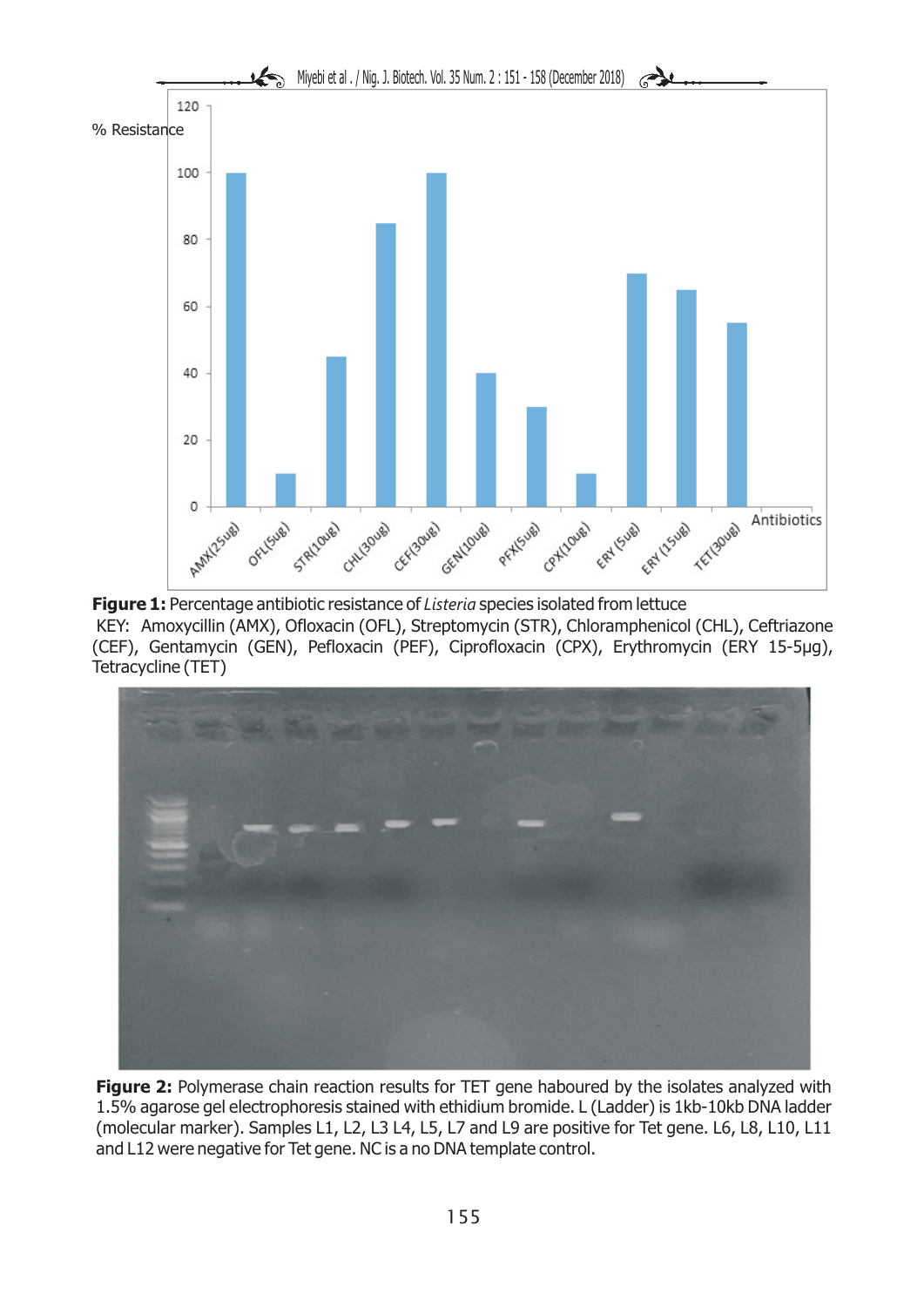| Antibiotic resistant gene marker | No of Listeria spp tested | No of Listeria spp with genes |
|----------------------------------|---------------------------|-------------------------------|
| Tetracycline (Tet A)             | 20                        | 13(65%)                       |
| Tetracycline (Tet M)             | 20                        | 13(65%)                       |
| Erythromycin (Erm B)             | 20                        | 12(60%)                       |
| Daptomycin (Mprf)                | 20                        | $2(10\%)$                     |

**Table 4:** Percentage occurrence of antimicrobial resistant genes among Listeria species isolated from **Lettuce** 

this study provides an evidence of high level of reached during processing (Rapeanu et al., lettuce contamination by *Listeria* species. The 2008). Consequently, the presence of *Listeria*  standard limit of *Listeria* count for vegetables *monocytogenes* in lettuce samples investigated<br>provided by the European Food Safety Authority in this study could be due the temperature provided by the European Food Safety Authority in this study could be due the temperature<br>has been reported as <100cfu/g (EFSA, 2014). difference, between, lettuce, and wash-water has been reported as <100cfu/g (EFSA, 2014). difference between lettuce and wash-water<br>The bacterial counts obtained in this study are which permits movement of water into the plant The bacterial counts obtained in this study are which permits movement of water into the plant<br>significantly higher than the above standard. Hissue unbygienic conditions during packaging significantly higher than the above standard. tissue, unhygienic conditions during packaging,<br>This is inconsistent with Ajayeoba et al. (2016) contamination from post-harvest processing and This is inconsistent with Ajayeoba et al.  $(2016)$  contamination from post-harvest processing and which reported Listeria species count below the concretenting. Furthermore, the urban location which reported *Listeria* species count below the poor handling. Furthermore, the urban location<br>standard limit which were isolated from lettuce of the markets could be a contributing factor standard limit which were isolated from lettuce of the markets could be a contributing factor<br>sold in traditional markets in South-western which is consistent with study by Sauders et al. sold in traditional markets in South-western which is consistent with study by Sauders et al.<br>Nigeria. The discrepancy in both results could be (2012) in New York, which established an Nigeria. The discrepancy in both results could be (2012) in New York which established an<br>due to contamination during handling and association between Lmonocytogenes and due to contamination during handling and association between *L.monocytogenes* and storage, since these lettuce are cultivated and a urban environments. The unique feature of an transported from the Northern part of the authority market is expressively equid transported from the Northern part of the urban city market is overcrowding which could<br>country. Also, the practice of water application suctify the high distribution of Languagy togenes country. Also, the practice of water application justify the high distribution of *L.monocytogenes* on the lettuce to sustain or keep the leaves fresh in Oba market which attracts a large traffic of<br>could contribute to the level of contamination.<br>This present study collaborates the study of<br>Rapeanu et al. (2008) who repo species count from fresh lettuce sold in traditional markets and supermarkets in markets and supermarkets in markets resulting from unhygienic handling of Romania with slightly similar identification and vegetables. Furthermore, the cosmopolitan enumeration methods with our study. The enumeration methods with our study. The nature of the organism serves as a contributing recorded high microbial contamination of lettuce Factor to its colonization of leaves and vegetables<br>in this study could be attributed to low standard<br>of personal hygiene, post-harvesting processing<br>cooking. To the best of our knowledge, there are and poor environmental sanitation. no reports on *Listeria gravi* isolated from fresh<br>Furthermore, contamination could have lettuce sold in vegetables markets in Nigeria. occurred during storage and transportation from detuce sold in vegetables markets in Nigeria.<br>The drug resistance was low for the Northern Nigeria (where lettuce are cultivated) or handling by lettuce vendor.

in this study correlates with other studies done<br>unithin and outside. Nigeria on ready to eat. (2009) who observed a low resistance rate of within and outside Nigeria on ready-to-eat (2009) who observed a low resistance rate of within and outside Nigeria on ready-to-eat isolates against quinolones. This depicts the fact vegetables (Little et al., 2007; Rapeanu et al.,

**Discussion** 2008; Ajayeoba et al., 2016). Listeria is The high microbial count documented in considered to be intolerant to the temperature al. (2007) associate overcrowding with high occurrence of *L.monocytogenes* in urban

quinolones class of antimicrobial drugs (perfloxacin, ciprofloxacin, ofloxacin) in this The high prevalence of *L.monocytogenes*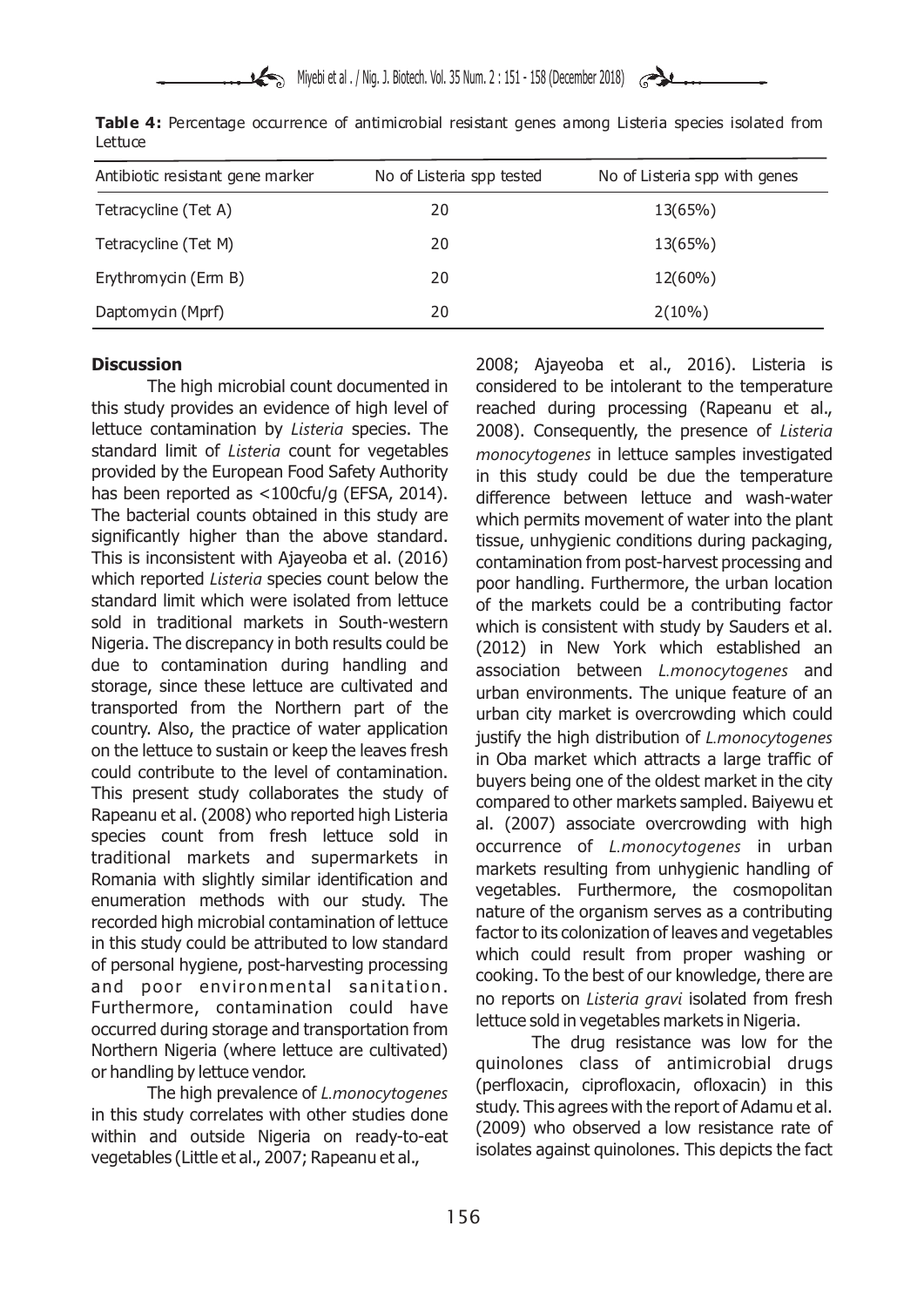## Miyebi et al . / Nig. J. Biotech. Vol. 35 Num.  $2:151 - 158$  (December 2018)

resistance profile of bacteria and further justifies the general public on the hazard and risks the need to undertake regular antibiotic associated with high microbial contamination of susceptibility studies on bacterial isolates from lettuce vegetables. different geographical areas. The low resistance (45.1%) observed for Streptomycin in this study **References** is in divergence with the high resistance rate Adamu, A. Y., Ahmed, A. A. and Olonitola, O. S. (79%) reported by Iwaiokun et al. (2001) but (2009). Resistance pattern of *Staphylococcus*  substantiate the relative low resistance rate *aureus* and *Pseudomonas aeruginosa* to some (54%) reported by Sheikh et al., (2003). The *aurinolones* isolated in Kano Nigeria Sci World 1 relative low level of resistance for Streptomycin  $4(1)$ : 27-31. antibiotic may perhaps be due to moderate use of the drug as it is currently recommended for Ajayeoba, T. A., Olusegun O. Atanda, O. O., the treatment of respiratory tract infections. This Ohadina A. O. Bankole, M. O. and Adelowo, O. the treatment of respiratory tract infections. This considina, A. O., Bankole, M. O. and Adelowo, O.<br>The incidence and distribution of may have limited its misuse with subsequent  $\sigma$  (2016). The incidence and distribution of decrease in resistance rate. The observed rate of  $\sigma$  is the readydecrease in resistance rate. The observed rate of *Listeria monocytogenes* in ready- to- eat low (40%). This correlates with the reports of Nutri.  $4(1)$ : 59–66. Yah et al. (2007) and Akortha and Filgona (2009) who reported low resistance rates of 17.9% and Akortha, E. E. and Egbule, O. S. (2008). Transfer<br>17.7% respectively for same antibiotic.

The relative low resistance rate observed in some enteric bacteria of diarrhoeal origin from<br>for gentamycin could be attributed to the some bespitals in South-South Nigoria, Afr. 1 availability of the drug in ampules and thus Biotech. 7 (18): 3178–3181. intravenous form of administration thereby reducing its acceptability despite the fact that it Akortha, E. E. and Filgona, J. (2009). Transfer of is readily available over the counter unlike oral and antiomicing resistance annon among is readily available over the counter unlike oral gentamicin resistance genes among<br>antibiotics. The results of this study confirms in Fateral seteriors as a siselated from the antibiotics. The results of this study confirms in *Enterobacteriaeceae* isolated from the vitro bacteriological efficacy of gentamycin as outpatients with urinary tract infections reported by Olukoya and Oni, (1990) and attending 3 hospitals in Mubi, Adamawa State.<br>Iwaiokun et al. (2001). The high amoxicillin Sci Res Essay. 4 (8): 745–752.<br>resistance rate (100%) observed in this study is comparable to that of other workers such as the<br>resistance rate of 92.2% and 70% reported by<br>Akortha and Egbule, (2008) and Diano and<br>Akano (2009) respectively. The indiscriminate<br>Akano (2009) respectively. The indiscrimin Akano (2009) respectively. The indiscriminate marketed Pawpaw fruit (*Carica papaya* L) in treatment course following disappearance of Southwestern Nigeria. Afri J Agr Res. 2: 178 – visible disease signs and symptoms prior to the absolute eradication of the pathogen is some<br>
collignon, P., Powers, J. H., Tom, M. C., Aidara-<br>
rate of resistance. The difference in resistance<br>  $\frac{1}{100}$ <br>
R. A.and Aarestrup, F.M. (2009). World pattern observed suggests the dynamic

were readily detected with high microbial Diano, O.A. and Akano, S.A. (2009). Plasmid-<br>contamination on lettuce sold in vegetable mediated antibiotics in *Staphylococcus aureus* markets in Benin City with the highest From patients and non-patients. Sci Res Essays.<br>contamination from Oba market. Measures 4(4):346-350.<br>should be taken in educating food handlers and

quinolones isolated in Kano, Nigeria. Sci World J.

vegetables in South- Western Nigeria. Food Sci

respectively for same antibiotic.  $\qquad \qquad$  of tetracycline resistance gene between replicon<br>The relative low resistance rate observed in some onteris bacteria of diarrheeal erigin from some hospitals in South-South Nigeria. Afr J

health organization ranking of antimicrobials according to their importance in human adaptation by bacteria in response to antibiotic<br>treatment medicine: A critical step for developing risk<br>management strategies for the use of antimicrobials in food production animals. Clin **Conclusion** Infect Dis. 49:132–141. Antimicrobial resistant *Listeria* species